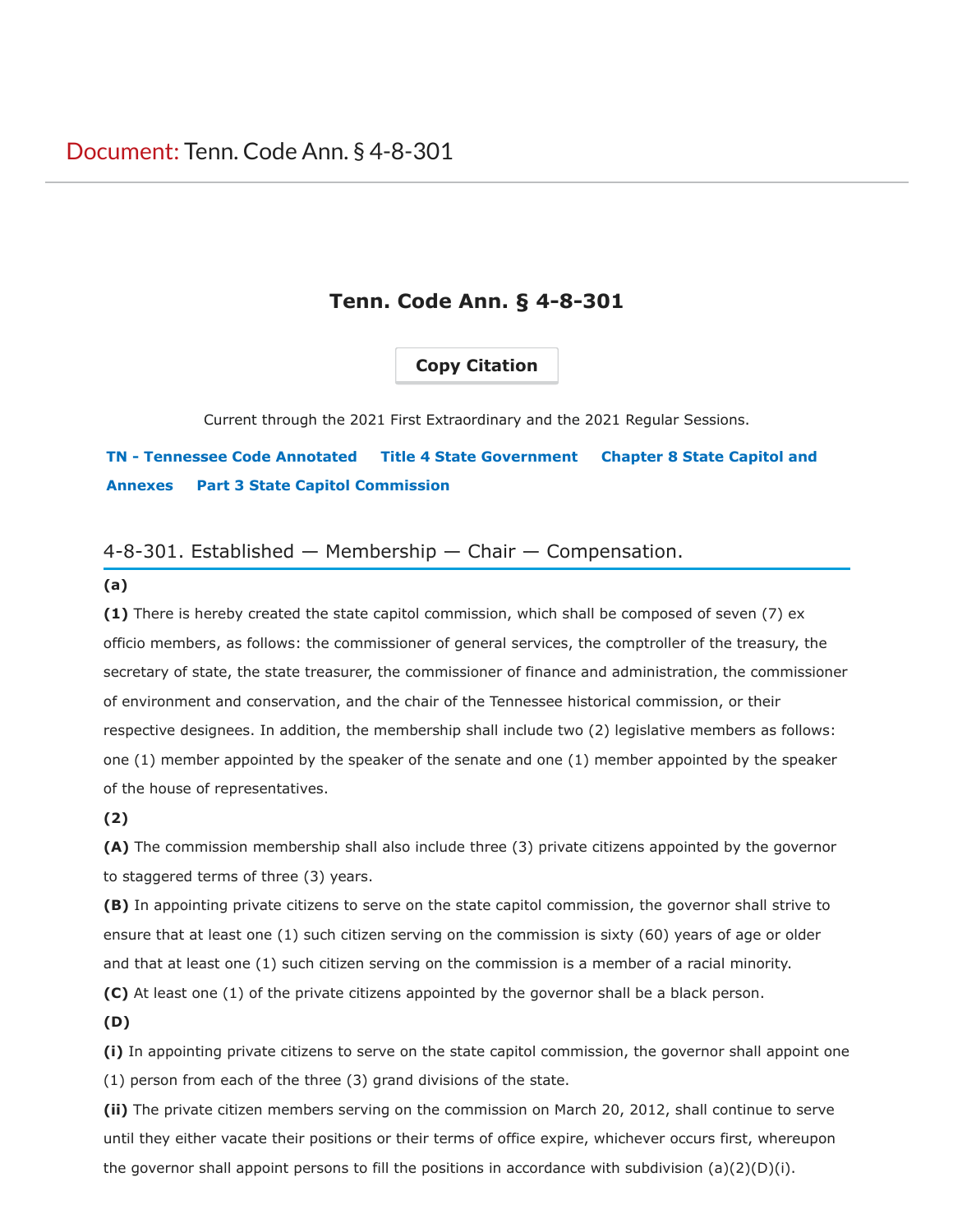**(A)** The commission membership shall also include one (1) private citizen member to be appointed by the speaker of the senate and one (1) private citizen member to be appointed by the speaker of the house of representatives.

**(B)** The members appointed under subdivision (a)(3)(A) shall serve terms of three (3) years, with such terms to begin on July 1 and expire on June 30, every three (3) years thereafter.

**(b)** The governor shall appoint a chair from among the full membership of the commission. **(c)** All members shall serve without compensation, but shall be eligible for reimbursement for travel expenses in accordance with the comprehensive travel regulations as promulgated by the department of

finance and administration and approved by the attorney general and reporter.

History

Acts 1986, ch. 838, § 1; 1988, ch. 1013, § 1; 1998, ch. 688, § 2; 2012, ch. 586, § 3; 2020, ch. 768, § 3.

TENNESSEE CODE ANNOTATED

Copyright © 2021 by The State of Tennessee All rights reserved

**Content Type:**

**Terms:**

**Narrow By:** -None-

**Date and Time:** Nov 08, 2021 02:15:30 p.m. EST



**Print** [Cookie](https://www.lexisnexis.com/global/privacy/privacy-cookies/default.aspx?gid=46&locale=en-US) Policy Terms & [Conditions](http://www.lexisnexis.com/terms/general.aspx)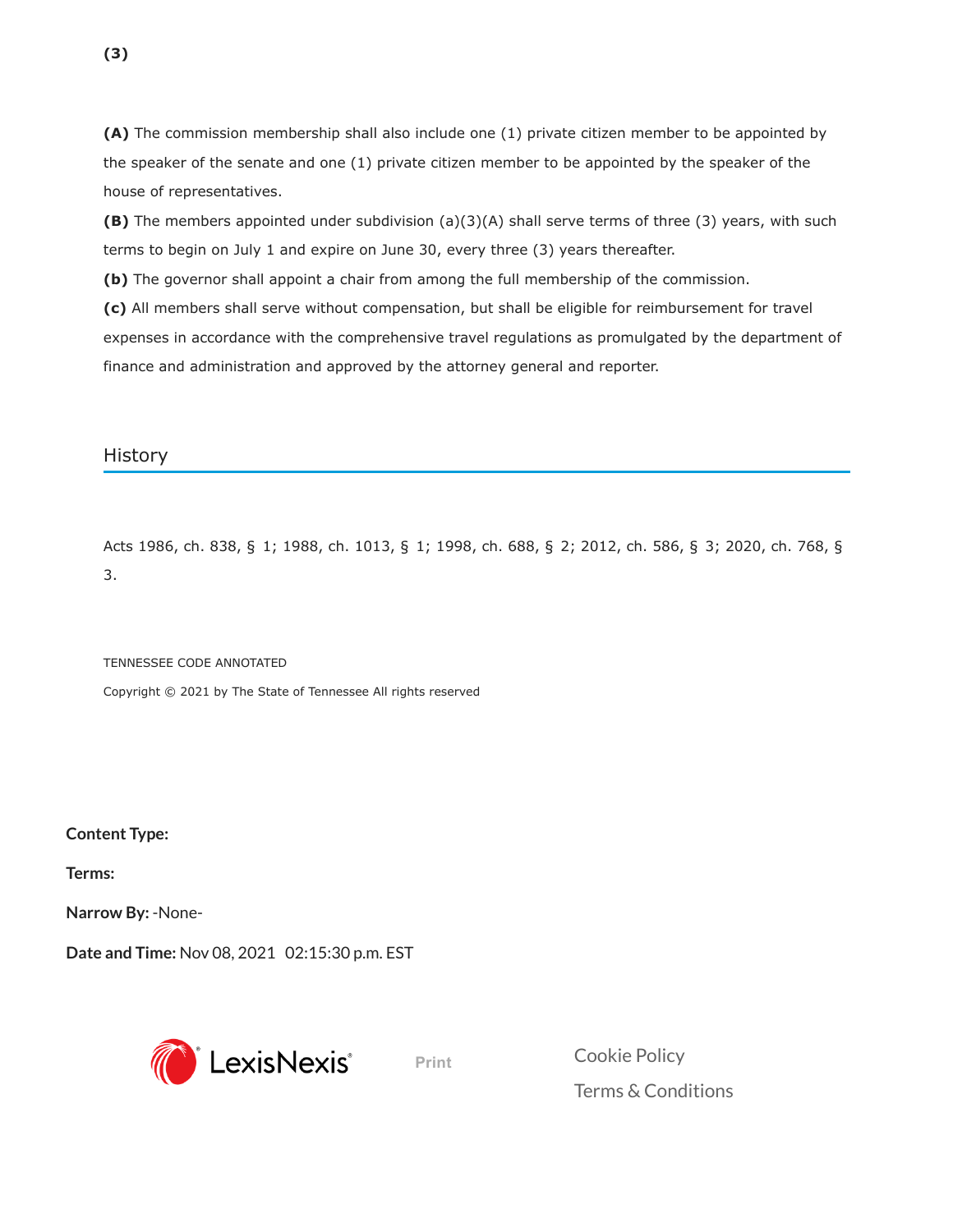## **Copy Citation**

<span id="page-2-0"></span>Current through the 2021 First Extraordinary and the 2021 Regular Sessions.

# **[TN - Tennessee Code Annotated](#page-2-0) [Title 4 State Government](#page-2-0) Chapter 8 State Capitol and Annexes [Part 3 State Capitol Commission](#page-2-0)**

#### 4-8-302. Powers and duties.

**(a)** The state capitol commission has the following power and duty to:

**(1)** Formulate and develop a plenary master plan and program for the adaptive restoration and preservation of the state capitol, including the building and contiguous grounds;

**(2)** Consistent with the master plan required in subdivision (a)(1), to establish policy controlling the furnishings, including, but not limited to, wall, floor and window coverings of the state capitol;

**(3)** Establish policy governing maintenance of the state capitol;

**(4)** Establish policy governing the use of the state capitol for any nongovernmental activities; and

**(5)** Establish a policy relative to historical commemorative additions and improvements on the

Bicentennial Mall, such as statues and monuments, and to approve such historical commemorative additions and improvements as may come with such policy; provided, that all other aspects of the administration of the Bicentennial Mall shall remain within the control and jurisdiction of the department of environment and conservation.

**(b)** All actions of the commission pursuant to subsection (a) shall be subject to the concurrence of the state building commission.

#### **History**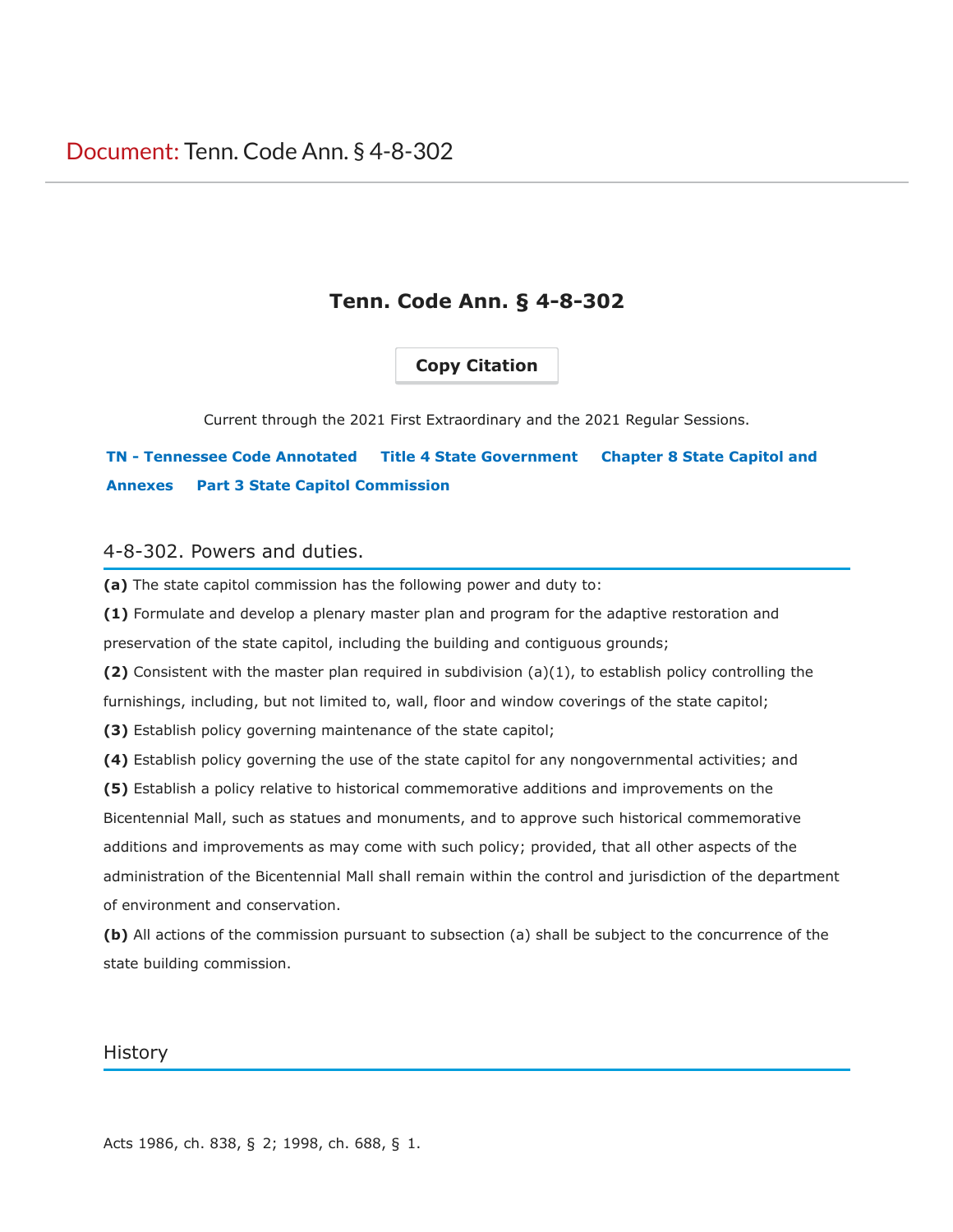TENNESSEE CODE ANNOTATED

Copyright © 2021 by The State of Tennessee All rights reserved

**Content Type:**

**Terms:**

**Narrow By:** -None-

**Date and Time:** Nov 08, 2021 02:17:59 p.m. EST



**Print** [Cookie](https://www.lexisnexis.com/global/privacy/privacy-cookies/default.aspx?gid=46&locale=en-US) Policy

Terms & [Conditions](http://www.lexisnexis.com/terms/general.aspx)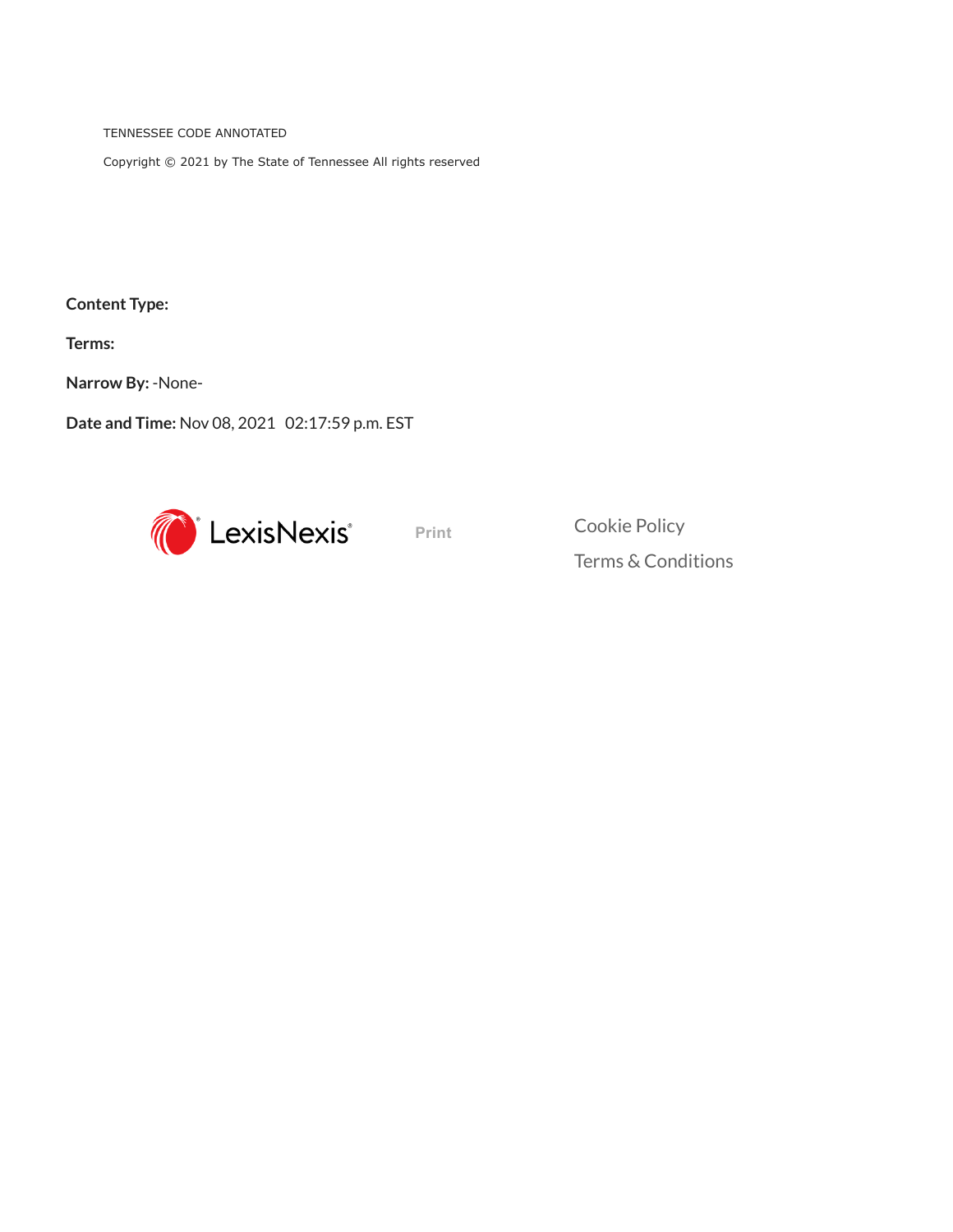### **Copy Citation**

<span id="page-4-0"></span>Current through the 2021 First Extraordinary and the 2021 Regular Sessions.

## **[TN - Tennessee Code Annotated](#page-4-0) [Title 4 State Government](#page-4-0) Chapter 8 State Capitol and Annexes [Part 3 State Capitol Commission](#page-4-0)**

#### 4-8-303. Staff — Experts.

**(a)** The department of general services, the state museum, the Tennessee historical society, and the office of the state architect shall provide appropriate staff to the state capitol commission. **(b)** In addition, the commission has the authority to contract pursuant to state law for the services of experts and specialists in the area of adaptive restoration and preservation of historic buildings. All contracts shall be executed by the commissioner of finance and administration, with the approval of the comptroller of the treasury and the attorney general and reporter; provided, that design and construction contracts are subject to the approval of the state building commission.

History

Acts 1986, ch. 838, § 3.

TENNESSEE CODE ANNOTATED

Copyright © 2021 by The State of Tennessee All rights reserved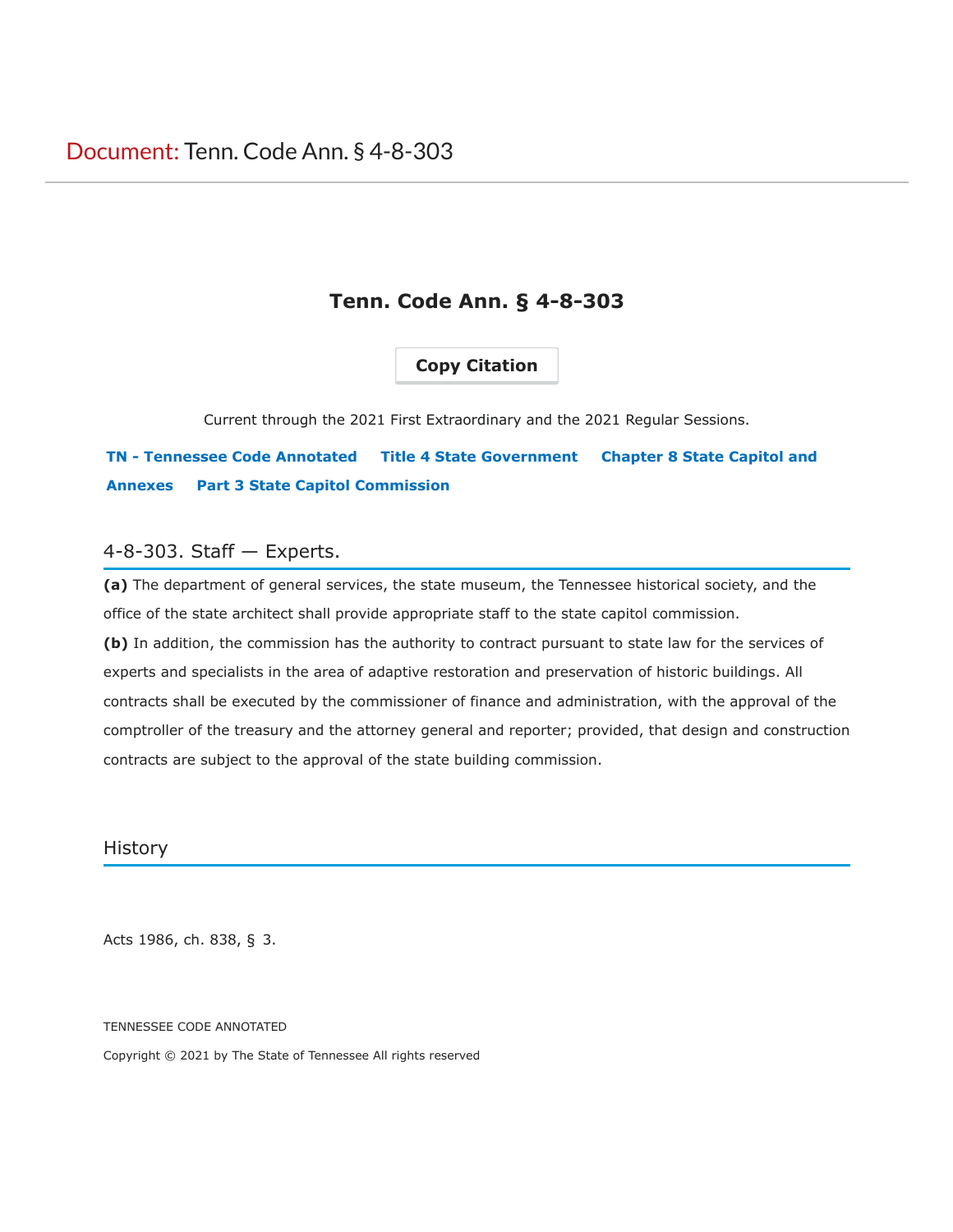**Content Type:**

**Terms:**

**Narrow By:** -None-

**Date and Time:** Nov 08, 2021 02:18:47 p.m. EST



**Print** [Cookie](https://www.lexisnexis.com/global/privacy/privacy-cookies/default.aspx?gid=46&locale=en-US) Policy Terms & [Conditions](http://www.lexisnexis.com/terms/general.aspx)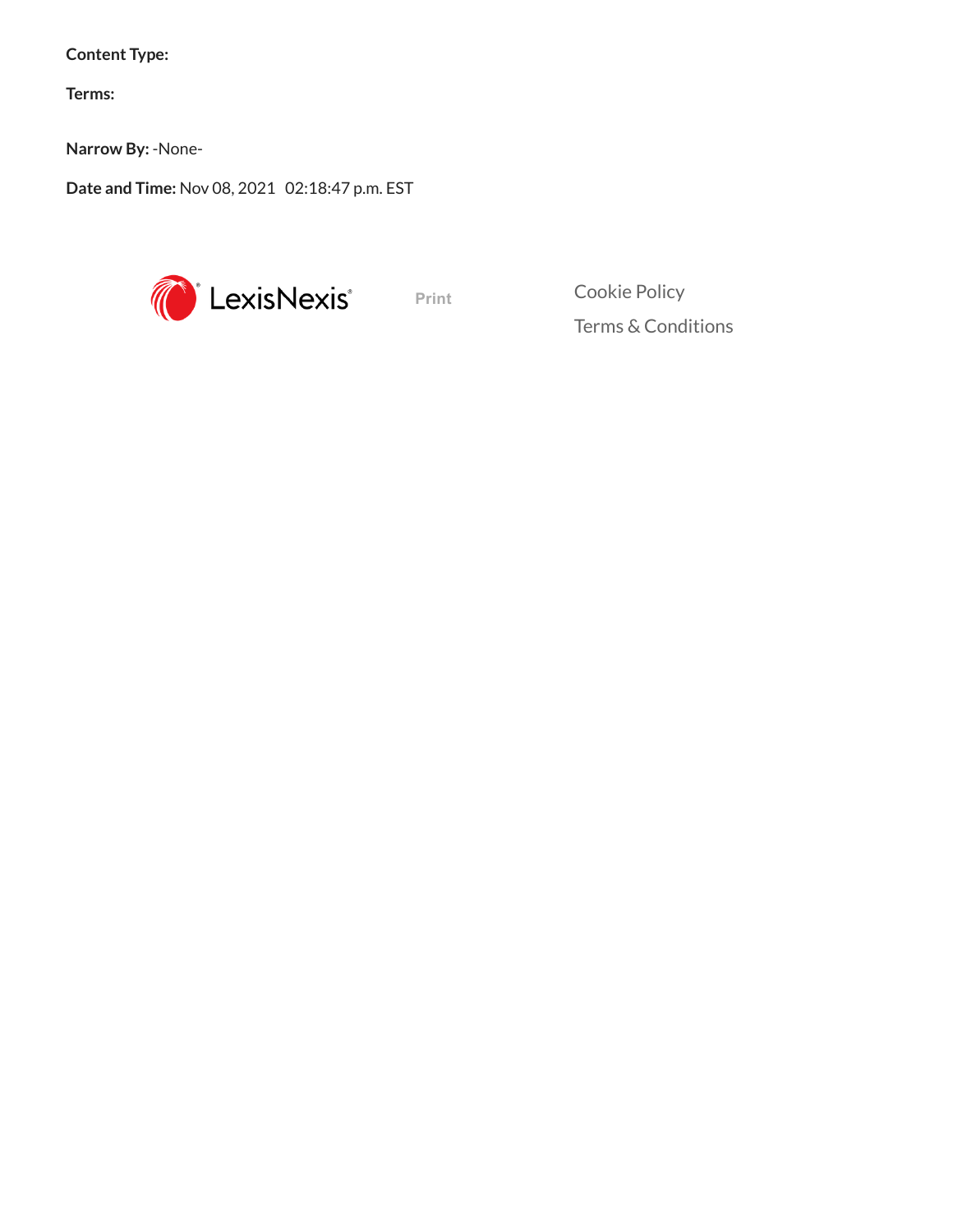## **Copy Citation**

<span id="page-6-0"></span>Current through the 2021 First Extraordinary and the 2021 Regular Sessions.

**[TN - Tennessee Code Annotated](#page-6-0) [Title 4 State Government](#page-6-0) Chapter 8 State Capitol and Annexes [Part 3 State Capitol Commission](#page-6-0)**

#### 4-8-304. Reports.

The commission shall make an annual written report to the governor and general assembly. The report shall describe the activities of the commission during the preceding twelve (12) months and shall outline the activities for the ensuing twelve (12) months, with recommendations.

#### **History**

Acts 1986, ch. 838, § 4.

TENNESSEE CODE ANNOTATED

Copyright © 2021 by The State of Tennessee All rights reserved

#### **Content Type:**

**Terms:**

**Narrow By:** -None-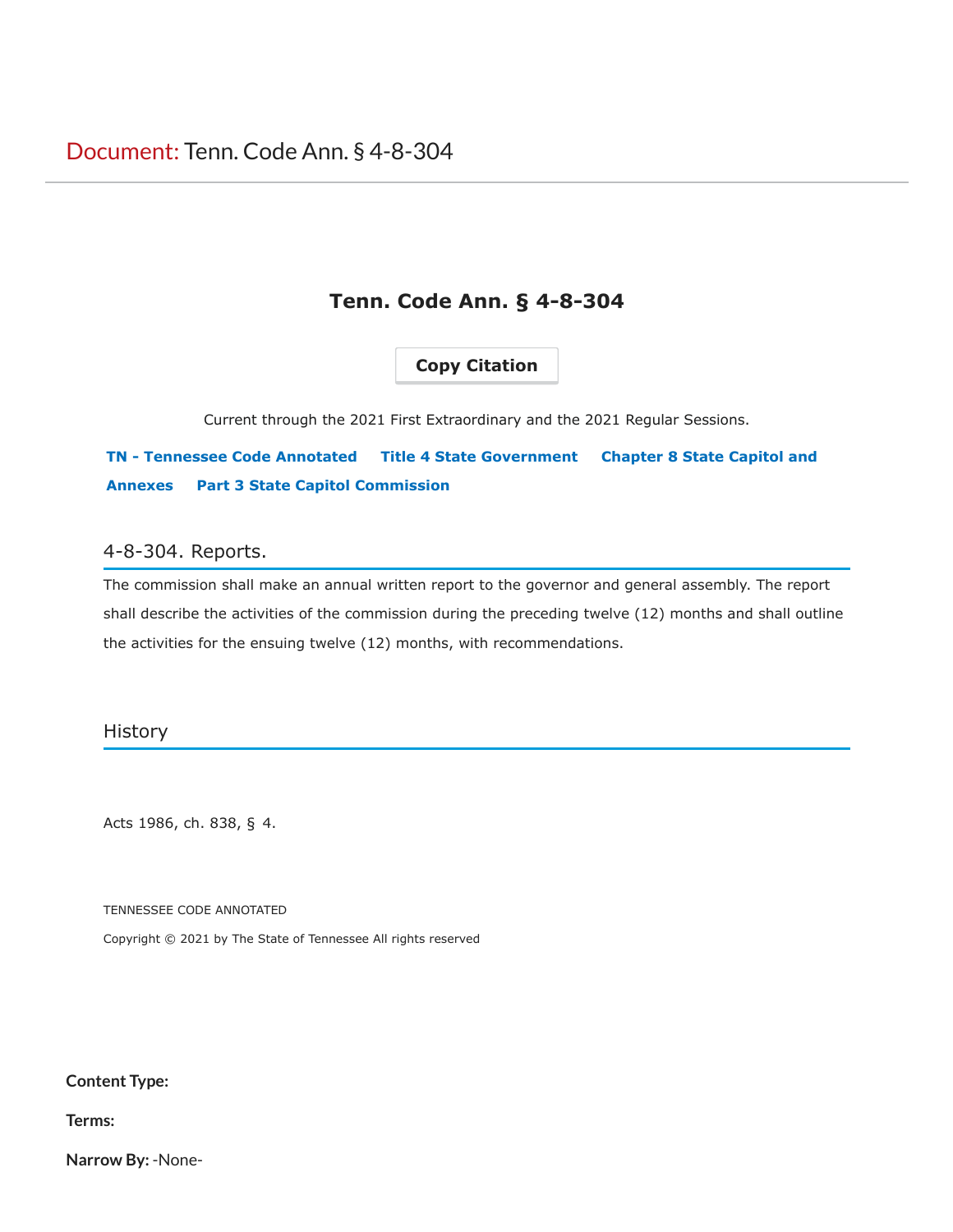

Terms & [Conditions](http://www.lexisnexis.com/terms/general.aspx)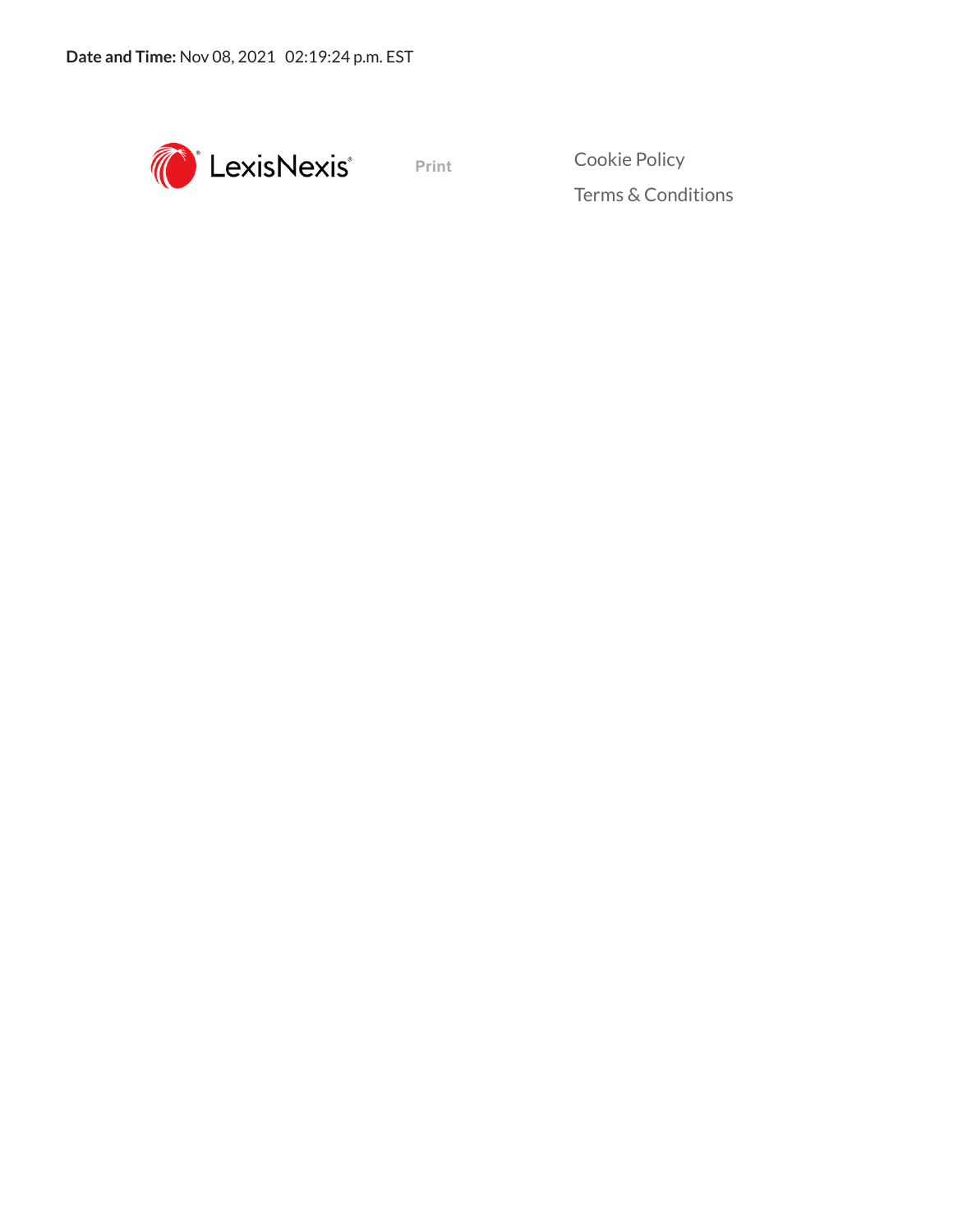### **Copy Citation**

<span id="page-8-0"></span>Current through the 2021 First Extraordinary and the 2021 Regular Sessions.

# **[TN - Tennessee Code Annotated](#page-8-0) [Title 4 State Government](#page-8-0) Chapter 8 State Capitol and Annexes [Part 3 State Capitol Commission](#page-8-0)**

#### 4-8-305. Monument to unborn children.

**(a)** The general assembly calls for a monument to be erected on the capitol campus as a reminder of unborn children. The monument shall be in memory of the victims of abortion, babies, women, and men. **(b)** One (1) member of the senate and one (1) member of the house of representatives, each appointed by their respective speaker, shall work with the state capitol commission to design and place the monument commissioned pursuant to subsection (a) at a suitable location on the capitol campus.

**(c)** No state funds shall be spent on the construction or placement of the monument, and the monument must be erected using private funds. The members appointed pursuant to subsection (b) shall perform their duties when in Nashville for other official business.

#### **(d)**

**(1)** There is created a separate account within the state general fund to be known as the Tennessee Monument to Unborn Children fund.

**(2)** The fund must be funded by gifts, grants, and other donations received by the state for the fund from nonstate sources.

**(3)** Money in the fund may be used for the design, construction, and installation of the monument.

**(4)** At the end of each fiscal year, the commissioner of finance and administration shall carry forward any amounts remaining in the fund.

**(5)** Moneys in the fund must be invested by the state treasurer pursuant to title 9, chapter 4, part 6, for the sole benefit of the fund, and interest accruing on investments of and deposits into such fund must be returned to such fund and remain part of the fund.

**(6)** After the completion of the monument, any moneys remaining in the fund must remain in the fund and be expended for the upkeep and maintenance of the monument until all monies in the fund are